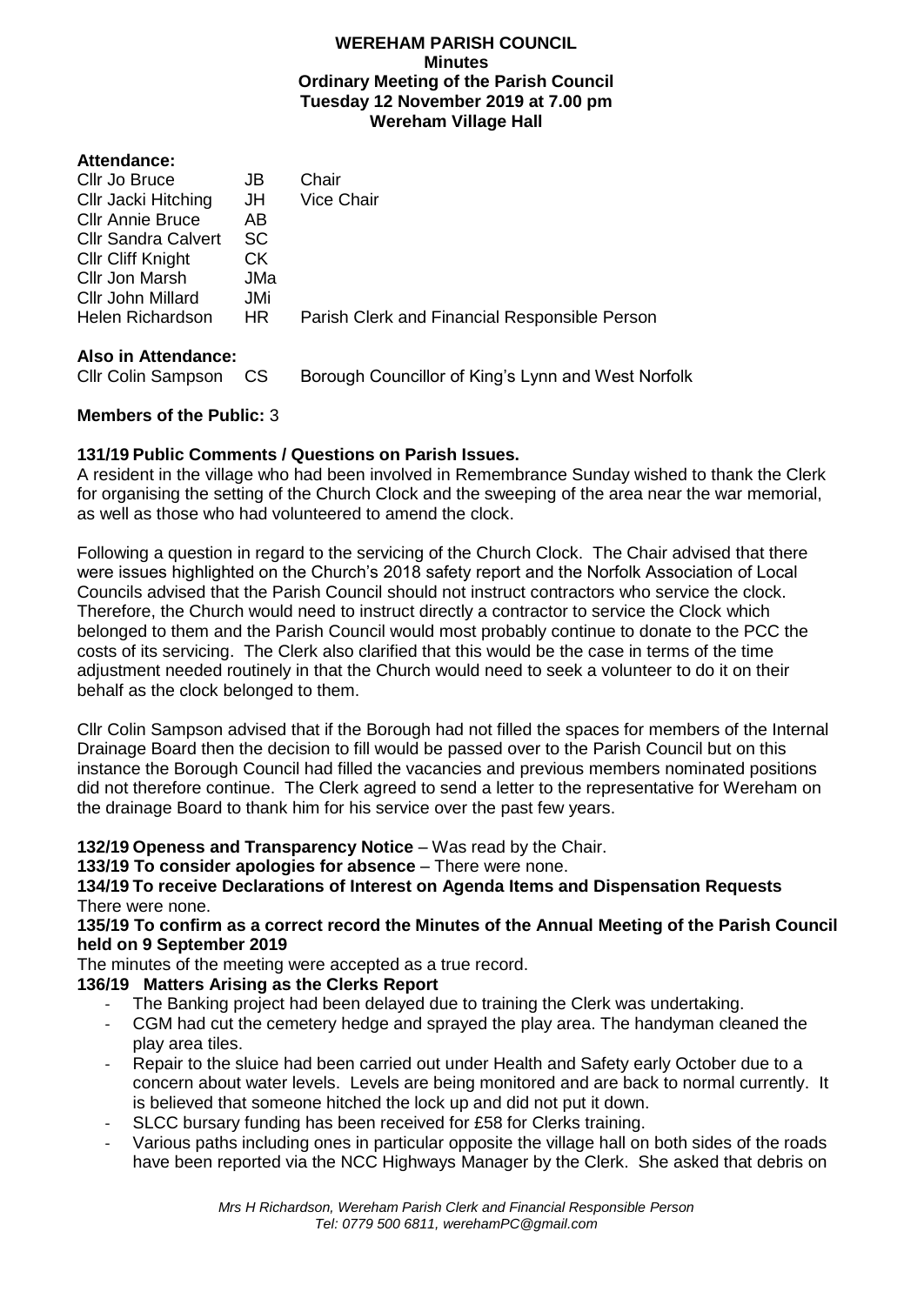these paths were cleared and placed under the trees on the land that NCC own off Church Road and this was agreed by them. This work is programmed and pending. The Clerk will continue to update with them until the work is done.

- The Clerk advised the NCC Highways Manager that when budget becomes available that they will address the trees that are getting ever larger along the A134.
- The Church was going to discuss the servicing of the Church Clock at their meeting in October.
- Communication from BCKWLN Democratic Services 15 October To avoid any confusion just to clarify that in 2015 Wereham and West Dereham previously had been offered places on Stoke Ferry IDB for a four year period as not all of our vacancies had been taken up by the Council. Please note that the Council has now appointed its full quota of representatives to the Internal Drainage Board, so there is unfortunately no vacancies for Parish Council representatives at this time. The Clerk advised that she had received no prior communication until this email on the matter.

## **Non Material Amendment Planning Decisions notified of:**

18/02210/NMA\_2 Wereham Site of Former Village Hall Church Road Wereham Norfolk PE33 9AP - NON-MATERIAL AMENDMENT TO PLANNING PERMISSION 18/02210/F: Variation of condition 2 of planning permission 16/00220/F: Proposed single dwelling on existing village hall site - to amend previously approved drawings Application Refused 17 September 2019 Delegated Decision **Planning Application Decisions Notified:**

19/01096/F Wereham Fenlands Farm College Road Wissington Wereham KINGS LYNN Norfolk PE33 9AZ - Change of use for keeping of dogs. Construction of new barn to replace two existing barns. Application Permitted 6 September 2019

19/01477/F Wereham 1 Crown Gardens Wereham King's Lynn Norfolk PE33 9BG - Proposed extension and alterations and removal of existing low fence/hedgerow and tree to be replaced with 1.8m high fence to boundary. Application Withdrawn 2 October 2019 Delegated Decision

**Planning Applications Received for Comment Inbetween Meetings (No comments returned)** Construction of cart shed building for covered parking at Elm Tree Farm College Road Wissington Wereham KINGS LYNN Norfolk

- **137/19 Tree Hazard Management Report**: The Clerk agreed to seek costs including the Oak Tree at the entrance of the Village Hall for further consideration in January.
- **138/19 Grounds Maintenance Contract 2020/21 Onwards (three years) with CGM Ltd** The Parish Council approved the contract agreement.
- **139/19 Play Area Project – Surfacing** The Clerk had provided a report on proposed floor covering for the play area as it required refurbishment. The recommended option was a carpet surfacing that meant the tiles currently in place didn't need to be removed as it could be installed over the top. Additionally coming with a 7 year guarantee and was the cheapest option for renewal. The Chair advised that the Parish Council had spent the past couple of years saving funds and the Clerk had secured £750 funding towards the Play Area Project from the BCKLWN Open Spaces Funding. The carpet flooring after funding would cost £4700 fitted and was less than half the cost of what had been reviewed in the past and the precept cost to each household would be approximately £15 in total. The Parish Council agreed to approve the carpet matting option. The Clerk would use the quote as a base line and seek two other quotes before placing an order for the work to be done.
- **140/19 Dog Waste Management in the Village** The Parish Council agreed to add one more bin in the budget next year for Queens Close Entrance. There was currently five dog waste bins in the village and there was concerns that there were still some dog walkers that did not pick up dog waste. Cllr Colin Sampson advised that if there was an issue members of the public could contact the Borough Council Dog Warden and advise them but crucially with picture evidence so they are then able to enforce the law. The Clerk agreed to add these details in the group 4 news, Facebook and the website.
- **141/19 Speeding on Flegg Green (Public)** The Clerk advised that she had received queries from residents in regard to speeding in general and lorries/tractors that use the road. The Chair advised that the Parish Council moved the speed management sign from each of the agreed positions every four weeks and it was in the cycle at Flegg Green every three months but with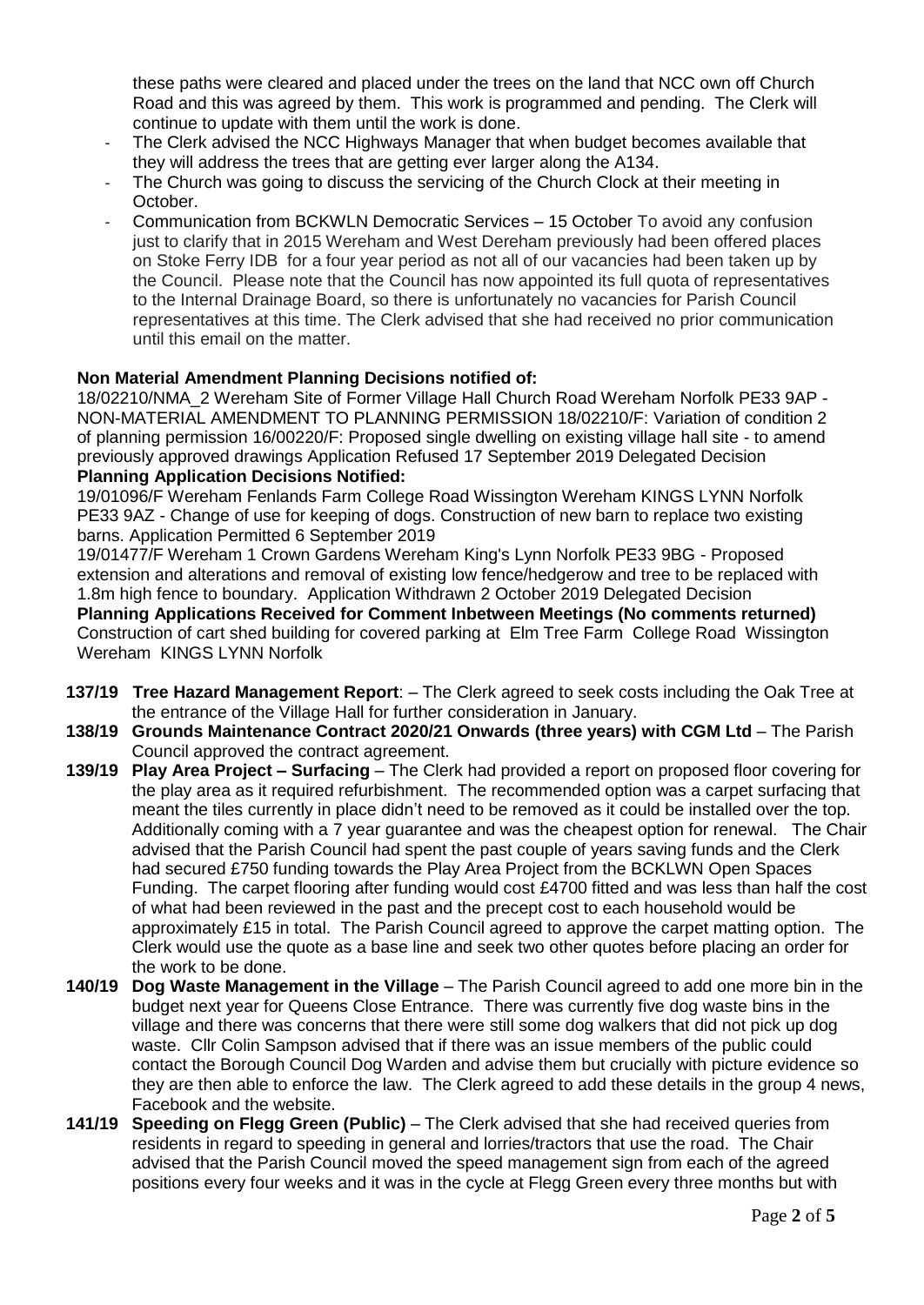also the other two sites being the A134 and School Road. Cllr J Hitching advised that when she attended a recent Police meeting they had advised that installing of village gates had increased speeding in one local village and they only had one Police Van for monitoring speeding in Norfolk and without the data of speeding in one area at any one time they were unable to place that resource there. The Clerk agreed to ask the Highways Manager at NCC whether they could suggest any improvements such as a painted 30mph on the road and which could be funded through the Parish Partnership Fund. The Clerk agreed to contact the Police and ask if they could attend early morning and also the Sugar Factory as there was concern some of the early speeding traffic was from their employees leaving work. The Parish Council also discussed issues raised about tractor and lorry use of Flegg Green. It was felt that a tractor was permitted to use the to access their fields, however the Clerk agreed to place a notice on the website and group 4 news asking that anyone whose vehicle caused mud on the road to tidy the area.

- **142/19 Parking of Large Vehicles on St Margaret's Hill (Public)** The Chair suggested whether there were options with the Parish Partnership Funding to have something painted on the ground to keep the area clear near the war memorial and the church gates as the only power the Parish Council might have to try and resolve the issue. The Clerk agreed to investigate other ways to resolve the matter and apply for the funding by the December deadline. The budget figures would need to be agreed as part of the budget approval in January.
- **143/19 Crown Gardens Path to A134 (Public)** The Clerk agreed to contact the NCC Rangers to see if they might be able to tidy it. The Clerk agreed to chase up the communications with the developer of Crown Gardens who it is believed still owned that piece of land as well as other pieces, one of which was also not maintained. The Clerk shared that the development with parcels of land left in the ownership of the developer was a lesson in planning as it had meant these pieces were not actively maintained other than some residents who took it upon themselves to tidy.
- **144/Bus Shelter Provision on A134 (Public)** The path had been measured in the past and it hadn't been wide enough for a bus stop though the cost for a bus stop was approximately £7k which was commensurate with the benefit to the village and the number of actually users.
- **145/19 Commission Annual Playground Inspection** The Parish Council agreed to commission an unaccompanied annual playground inspection at £45 plus vat.
- **146/19 To Consider the results of the bi-monthly Risk Assessment inspection and agree any action required** *Standard item**verbal* **(Play area***;* **Playing Field***;* **Pond Area/A134***;* **St Margaret's Churchyard***;* **Cemetery) -** Verbal from Cllr S Calvert – The Clerk under health and safety agreed to action replacement of the baby seat swing that was cracked. There was concern of the corrugated fencing on the perimeter of the playing field that had become loose.
- **147/19 To Discuss First Draft Precept and Budget 2020/2021-** It was agreed that Parish Partnership Funding and the Play area figures would require further adjustment following discussions earlier in the meeting. The Clerk advised that they would revise it and recirculate the budget again amended when the Council Tax D Banding was received from the Borough Council. The budget and precept would be approved in January.
- **148/19 To Discuss and Approve Any Revisions Cemetery Scale of Fees** The Chair shared that the fees were reviewed annually and previously felt wanted to be a value for money cemetery and viable for those that live within the village to choose the cemetery. The Clerk had provided three other local village cemetery fees as a comparison. It was agreed to revise the fees in 12 months' time and no amendments be made at this time.
- **149/19 To Approve 2020 Meeting Dates (Tuesdays: 14 January; 10 March; 12 May (Annual); 14 July; 8 Sept; 10 Nov)** – The Parish Council agreed the dates of meetings for 2020.
- **150/19 To Accept accounts to 1 November 2019 and Approve payments.** The Parish Council all were in favour of approving the payments and accounts were accepted as follows:

|                         | Cheque No. | <b>NET</b> |        | VAT  | <b>TOTAL</b> |
|-------------------------|------------|------------|--------|------|--------------|
|                         | SO and     |            |        |      |              |
| Clerk Wages - September | 101000     |            | 254.44 | 0.00 | 254.44       |
|                         | SO and     |            |        |      |              |
| Clerk Wages - October   | 101000     |            | 231.40 | 0.00 | 231.40       |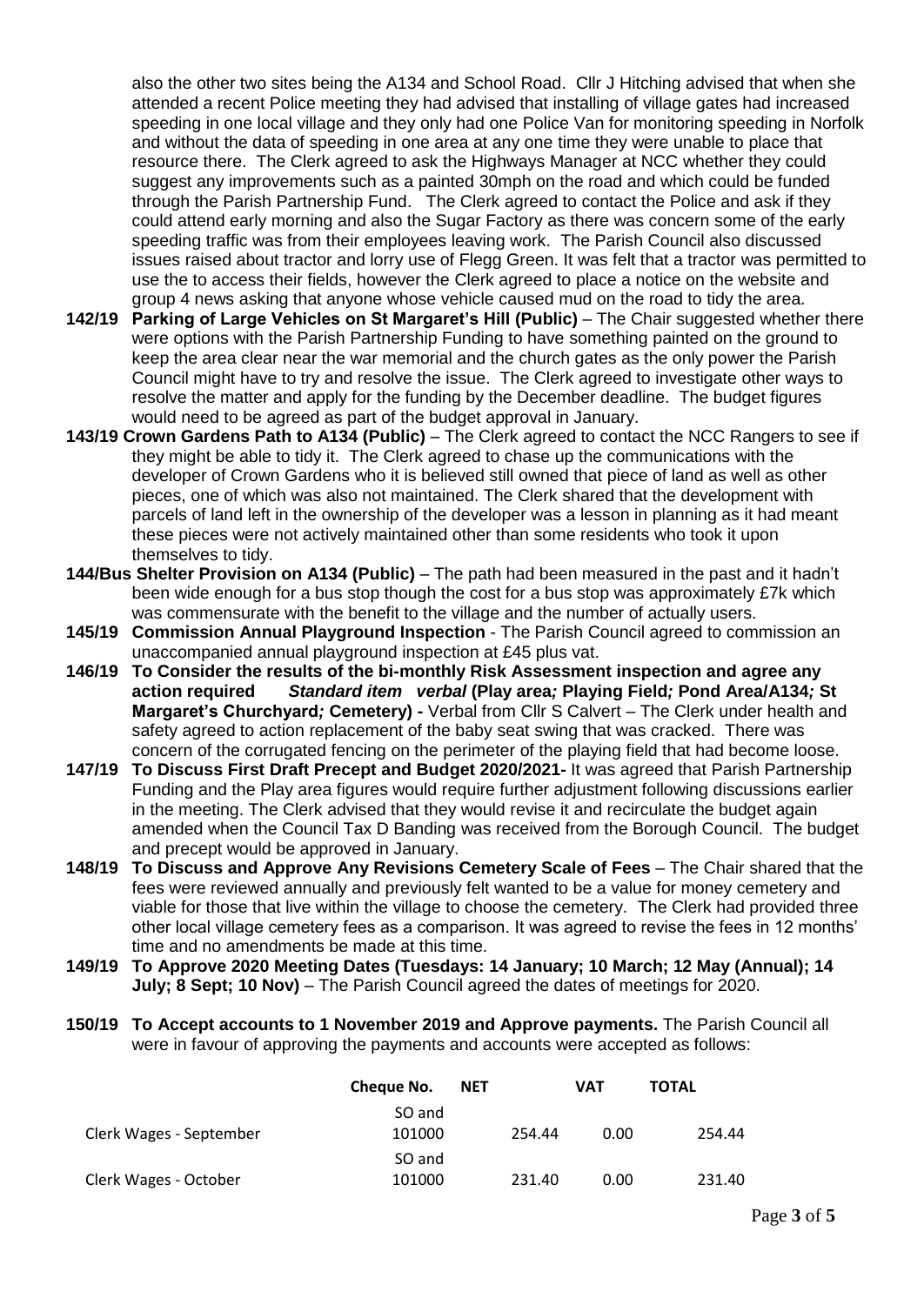| Mesh Direct - Refund to Clerk                                                                         | 100999              | 44.14   | 8.83   | 52.97    |
|-------------------------------------------------------------------------------------------------------|---------------------|---------|--------|----------|
| HMRC Sept and Oct - PAYE                                                                              | 101001              | 111.80  | 0.00   | 111.80   |
| <b>CGM - Grounds Maintenance</b>                                                                      | 101002              | 163.00  | 32.61  | 195.61   |
| NALC - Course Book - Clerk                                                                            | 101003              | 18.50   | 0.00   | 18.50    |
| T&A Tree Services - Tree Survey                                                                       | 101004              | 520.00  | 0.00   | 520.00   |
| Hodson Office Supplies - Ink                                                                          | 101005              | 24.58   | 4.92   | 29.50    |
| Wereham VH - Hire Sept, Nov &<br>Oct Training (Oct shared with 2<br>other PCs)                        | 101006              | 85.50   | 0.00   | 85.50    |
| NALC - Whole Council Training (4<br>delegates to recoop from 3 other<br>PCs)                          | 101007              | 362.00  | 72.40  | 434.40   |
| Thomas B Bonnett - Cable Ties                                                                         |                     |         |        |          |
| Pond                                                                                                  | 101008              | 5.50    | 1.10   | 6.60     |
| SLCC - Clerk Annual Membership<br>(shared with 2 other PCs)                                           | 101009              | 52.00   | 0.00   | 52.00    |
| Anglia Computer Solutions -                                                                           |                     |         |        |          |
| <b>Website Host</b>                                                                                   | 101010              | 140.00  | 28.00  | 168.00   |
| SJA Pest Control - Moles-July-Sept                                                                    | 101011              | 57.93   | 0.00   | 57.93    |
| RBL Poppy Appeal - 2x wreaths                                                                         | 101012              | 40.00   | 0.00   | 40.00    |
| Eon - Streetlights - September 19                                                                     | <b>Direct Debit</b> | 23.52   | 1.18   | 24.70    |
| EOn - Streetlights - October 19                                                                       | <b>Direct Debit</b> | 22.76   | 1.14   | 23.90    |
| EOn - Streetlights - Nov 19                                                                           | <b>Direct Debit</b> | 23.52   | 1.18   | 24.70    |
| Mr Sparkle - Coir Rolls in pond; wire<br>mesh in pond, branch removal<br>from church; play area bolts |                     |         |        |          |
| tighten; presure wash play area                                                                       |                     |         |        |          |
| equipment and matting)                                                                                | 101013              | 518.00  | 0.00   | 518.00   |
| <b>CGM - Grounds Maintenance</b>                                                                      | 101014              | 233.74  | 46.76  | 280.50   |
| <b>CGM - Grounds Maintenance</b>                                                                      | 101015              | 60.00   | 12.00  | 72.00    |
| <b>TOTAL TO BE PAID</b>                                                                               |                     | 2992.33 | 210.12 | 3202.45  |
| <b>As At 1 April 2019</b>                                                                             | <b>Cashbook</b>     |         |        |          |
| <b>Community Account</b>                                                                              |                     |         |        | 7024.72  |
| <b>Business Account</b>                                                                               |                     |         |        | 8810.05  |
| Less unpresented Cheques                                                                              |                     |         |        | 4423.38  |
|                                                                                                       |                     |         |        | 11411.39 |
| less payments                                                                                         |                     |         |        | 5567.13  |
| less payments                                                                                         |                     |         |        | 831.43   |
| Plus receipts                                                                                         |                     |         |        | 18951.88 |
| <b>Total Carried Forward</b>                                                                          |                     |         |        | 23964.71 |

|                                    | <b>Bank</b>     |   |
|------------------------------------|-----------------|---|
| As at 1 October 2019               | <b>Accounts</b> |   |
| <b>Community Account - Current</b> | 1402.78         |   |
| <b>Business Account</b>            | 22561.93        |   |
| Less Payments Pending              |                 | 0 |